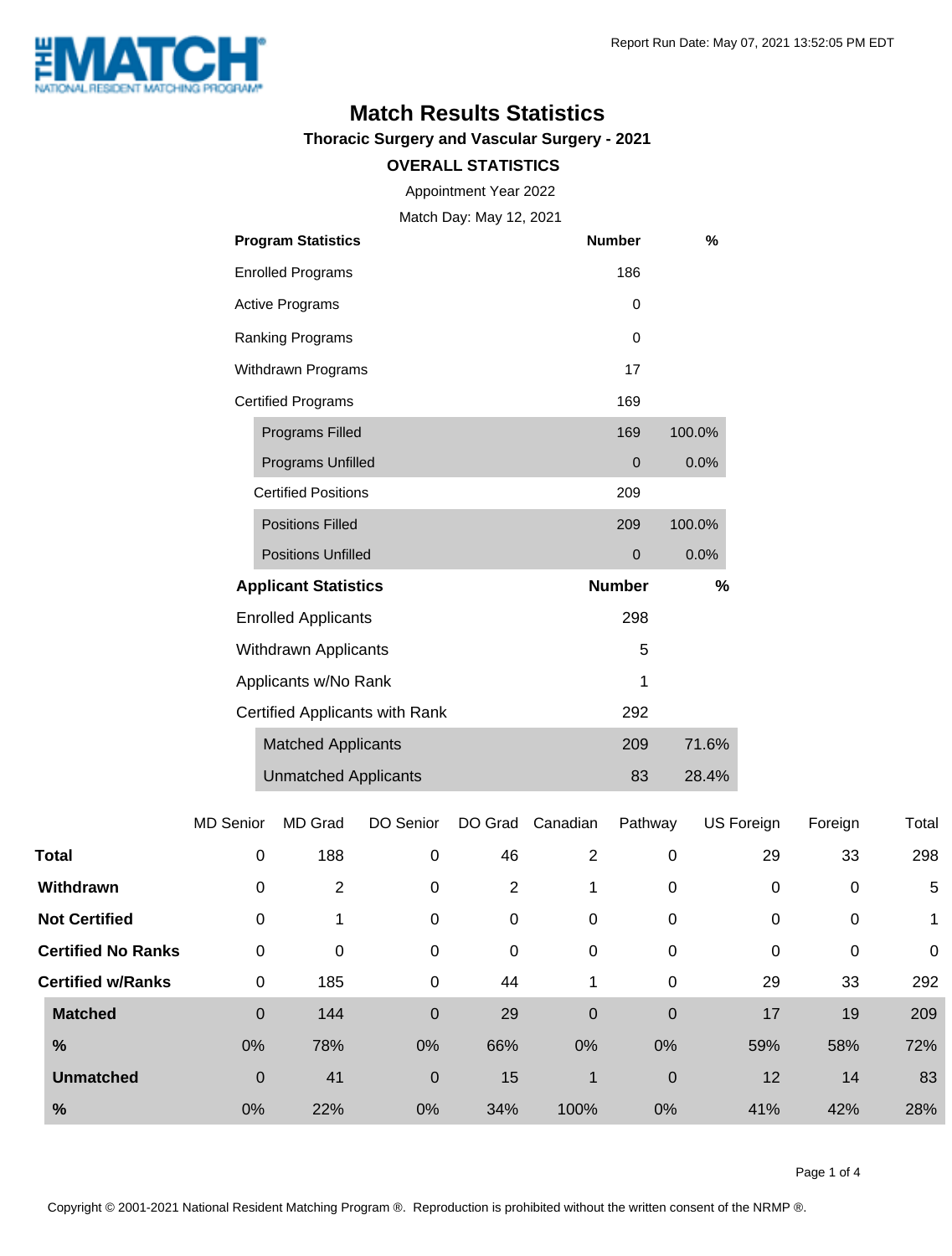### **STATISTICS BY**

# **Thoracic Surgery**

| <b>Program Statistics</b>              | <b>Number</b>  | %      |
|----------------------------------------|----------------|--------|
| <b>Enrolled Programs</b>               | 83             |        |
| <b>Active Programs</b>                 | 0              |        |
| <b>Ranking Programs</b>                | 0              |        |
| Withdrawn Programs                     | 8              |        |
| <b>Certified Programs</b>              | 75             |        |
| <b>Programs Filled</b>                 | 75             | 100.0% |
| Programs Unfilled                      | 0              | 0.0%   |
| <b>Certified Positions</b>             | 91             |        |
| <b>Positions Filled</b>                | 91             | 100.0% |
| <b>Positions Unfilled</b>              | $\mathbf 0$    | 0.0%   |
|                                        |                |        |
| <b>Applicant Statistics</b>            | <b>Number</b>  | %      |
| <b>Matched Applicants</b>              | 91             |        |
| U.S. Foreign                           | 10             | 11.0%  |
| <b>MD Graduate</b>                     | 65             | 71.4%  |
| Foreign                                | 9              | 9.9%   |
| DO Graduate                            | $\overline{7}$ | 7.7%   |
| Applicants Preferring this Specialty * | 154            |        |
| Matched to this Specialty              | 91             | 59.1%  |
| Matched to Different Specialty         | 1              | 0.6%   |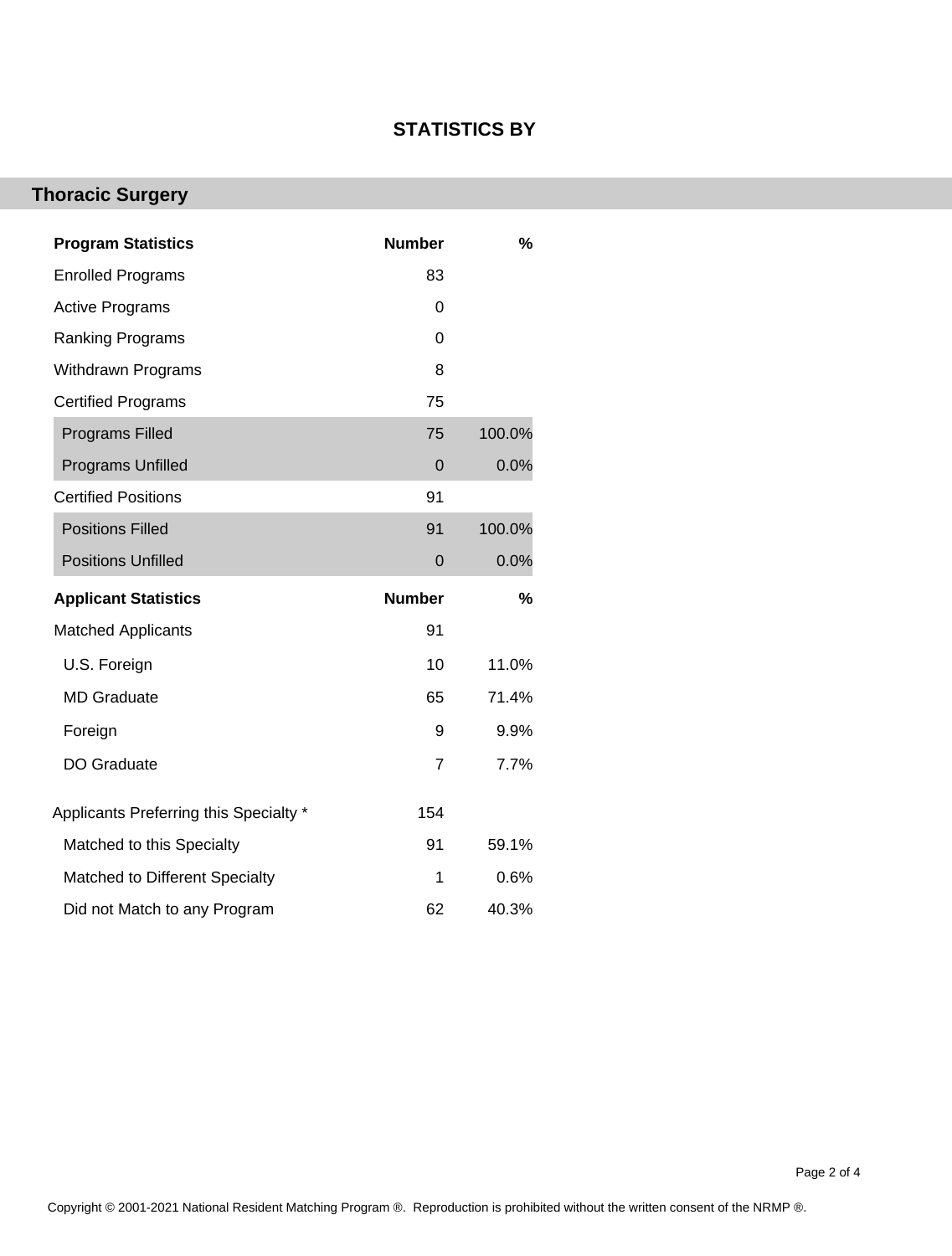# **Vascular Surgery**

| <b>Program Statistics</b>              | <b>Number</b> | %      |
|----------------------------------------|---------------|--------|
| <b>Enrolled Programs</b>               | 103           |        |
| <b>Active Programs</b>                 | 0             |        |
| <b>Ranking Programs</b>                | $\Omega$      |        |
| <b>Withdrawn Programs</b>              | 9             |        |
| <b>Certified Programs</b>              | 94            |        |
| <b>Programs Filled</b>                 | 94            | 100.0% |
| Programs Unfilled                      | $\Omega$      | 0.0%   |
| <b>Certified Positions</b>             | 118           |        |
| <b>Positions Filled</b>                | 118           | 100.0% |
| <b>Positions Unfilled</b>              | $\mathbf 0$   | 0.0%   |
|                                        |               |        |
| <b>Applicant Statistics</b>            | <b>Number</b> | %      |
| <b>Matched Applicants</b>              | 118           |        |
| U.S. Foreign                           | 7             | 5.9%   |
| <b>MD Graduate</b>                     | 79            | 66.9%  |
| Foreign                                | 10            | 8.5%   |
| DO Graduate                            | 22            | 18.6%  |
| Applicants Preferring this Specialty * | 138           |        |
| Matched to this Specialty              | 117           | 84.8%  |
| Matched to Different Specialty         | 0             | 0.0%   |